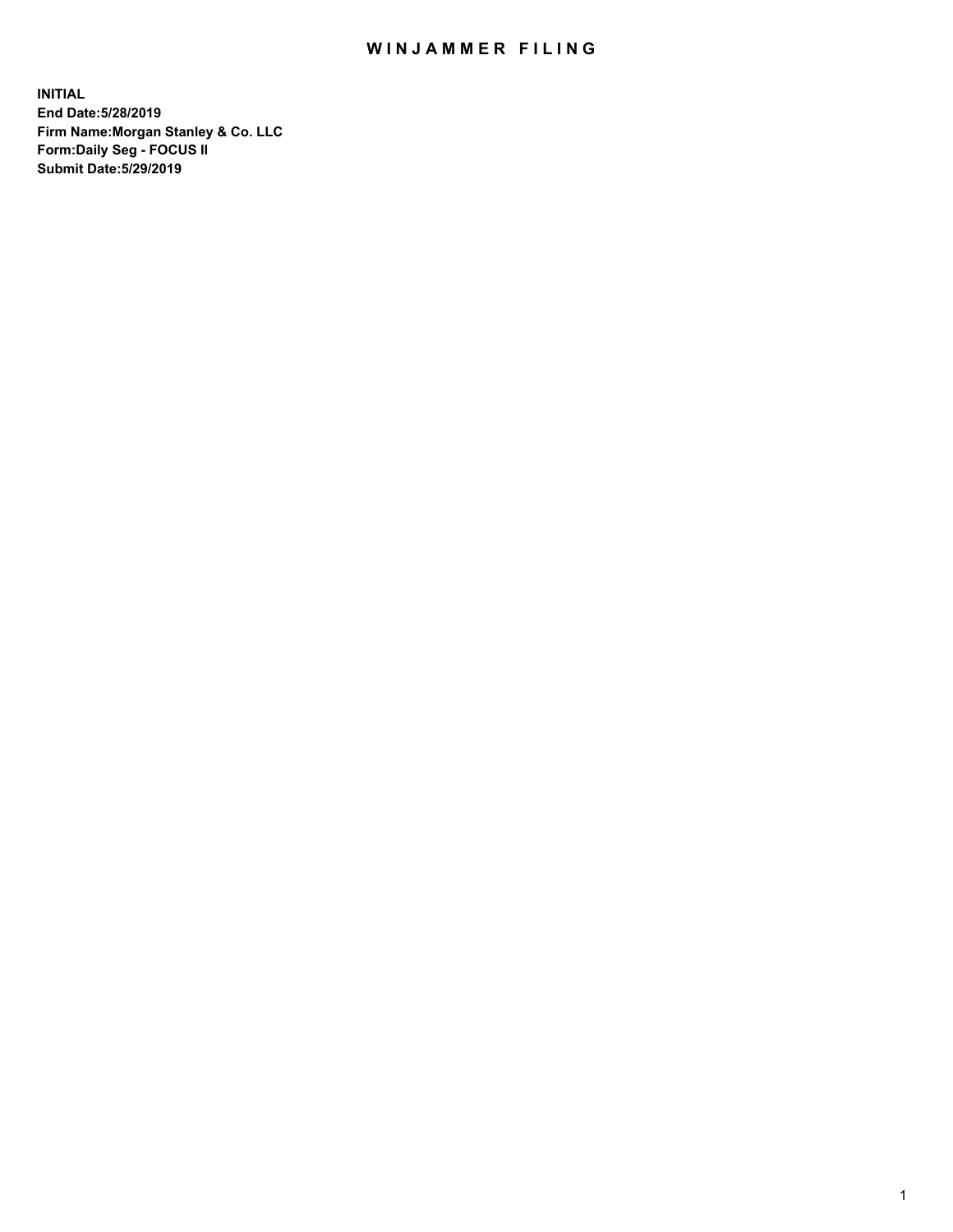**INITIAL End Date:5/28/2019 Firm Name:Morgan Stanley & Co. LLC Form:Daily Seg - FOCUS II Submit Date:5/29/2019 Daily Segregation - Cover Page**

| Name of Company                                                                                                                                                                                                                                                                                                                | Morgan Stanley & Co. LLC                                    |
|--------------------------------------------------------------------------------------------------------------------------------------------------------------------------------------------------------------------------------------------------------------------------------------------------------------------------------|-------------------------------------------------------------|
| <b>Contact Name</b>                                                                                                                                                                                                                                                                                                            | <b>Ikram Shah</b>                                           |
| <b>Contact Phone Number</b>                                                                                                                                                                                                                                                                                                    | 212-276-0963                                                |
| <b>Contact Email Address</b>                                                                                                                                                                                                                                                                                                   | Ikram.shah@morganstanley.com                                |
| FCM's Customer Segregated Funds Residual Interest Target (choose one):<br>a. Minimum dollar amount: ; or<br>b. Minimum percentage of customer segregated funds required:% ; or<br>c. Dollar amount range between: and; or<br>d. Percentage range of customer segregated funds required between:% and%.                         | 235,000,000<br><u>0</u><br>0 <sub>0</sub><br>0 <sub>0</sub> |
| FCM's Customer Secured Amount Funds Residual Interest Target (choose one):<br>a. Minimum dollar amount: ; or<br>b. Minimum percentage of customer secured funds required:%; or<br>c. Dollar amount range between: and; or<br>d. Percentage range of customer secured funds required between:% and%.                            | 140,000,000<br><u>0</u><br>0 <sub>0</sub><br>0 <sub>0</sub> |
| FCM's Cleared Swaps Customer Collateral Residual Interest Target (choose one):<br>a. Minimum dollar amount: ; or<br>b. Minimum percentage of cleared swaps customer collateral required:% ; or<br>c. Dollar amount range between: and; or<br>d. Percentage range of cleared swaps customer collateral required between:% and%. | 92,000,000<br><u>0</u><br><u>0 0</u><br>00                  |

Attach supporting documents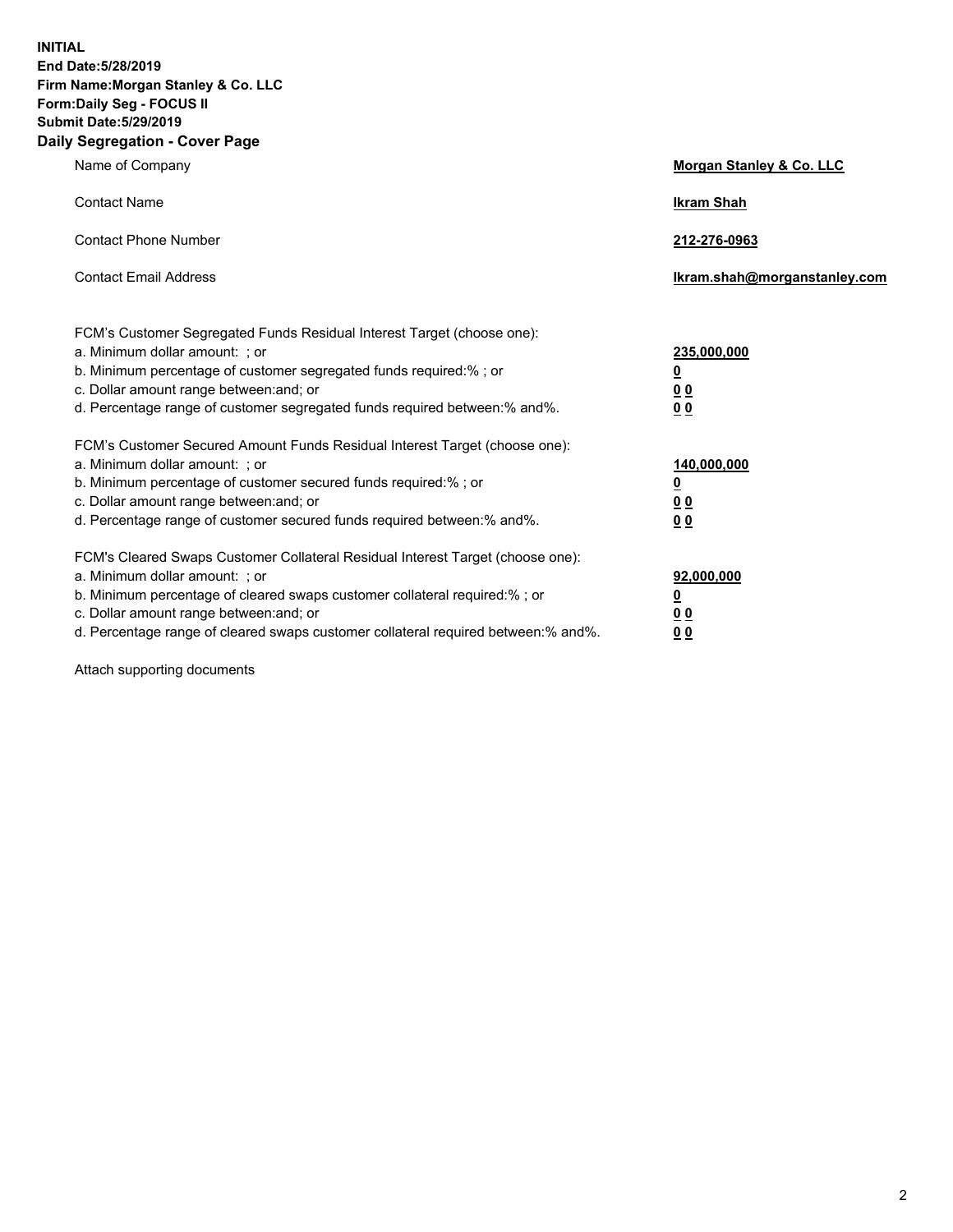## **INITIAL End Date:5/28/2019 Firm Name:Morgan Stanley & Co. LLC Form:Daily Seg - FOCUS II Submit Date:5/29/2019**

## **Daily Segregation - Secured Amounts**

|     | Foreign Futures and Foreign Options Secured Amounts                                         |                                              |
|-----|---------------------------------------------------------------------------------------------|----------------------------------------------|
|     | Amount required to be set aside pursuant to law, rule or regulation of a foreign            | $0$ [7305]                                   |
| 1.  | government or a rule of a self-regulatory organization authorized thereunder                |                                              |
|     | Net ledger balance - Foreign Futures and Foreign Option Trading - All Customers<br>A. Cash  |                                              |
|     | B. Securities (at market)                                                                   | 3,232,550,875 [7315]<br>2,516,326,374 [7317] |
| 2.  | Net unrealized profit (loss) in open futures contracts traded on a foreign board of trade   | -328,843,760 [7325]                          |
| 3.  | Exchange traded options                                                                     |                                              |
|     | a. Market value of open option contracts purchased on a foreign board of trade              | 16,268,920 [7335]                            |
|     | b. Market value of open contracts granted (sold) on a foreign board of trade                | -11,928,711 [7337]                           |
| 4.  | Net equity (deficit) (add lines 1.2. and 3.)                                                | 5,424,373,698 [7345]                         |
| 5.  | Account liquidating to a deficit and account with a debit balances - gross amount           | 119,919,931 [7351]                           |
|     | Less: amount offset by customer owned securities                                            | -119,454,842 [7352] 465,089 [7354]           |
| 6.  | Amount required to be set aside as the secured amount - Net Liquidating Equity              | 5,424,838,787 [7355]                         |
|     | Method (add lines 4 and 5)                                                                  |                                              |
| 7.  | Greater of amount required to be set aside pursuant to foreign jurisdiction (above) or line | 5,424,838,787 [7360]                         |
|     | 6.                                                                                          |                                              |
|     | FUNDS DEPOSITED IN SEPARATE REGULATION 30.7 ACCOUNTS                                        |                                              |
| 1.  | Cash in banks                                                                               |                                              |
|     | A. Banks located in the United States                                                       | 271,110,221 [7500]                           |
|     | B. Other banks qualified under Regulation 30.7                                              | 349,059,408 [7520] 620,169,629               |
| 2.  |                                                                                             | [7530]                                       |
|     | Securities                                                                                  |                                              |
|     | A. In safekeeping with banks located in the United States                                   | 685,414,638 [7540]                           |
| 3.  | B. In safekeeping with other banks qualified under Regulation 30.7                          | 0 [7560] 685,414,638 [7570]                  |
|     | Equities with registered futures commission merchants<br>A. Cash                            |                                              |
|     | <b>B.</b> Securities                                                                        | 6,050,485 [7580]                             |
|     |                                                                                             | $0$ [7590]                                   |
|     | C. Unrealized gain (loss) on open futures contracts<br>D. Value of long option contracts    | -540,546 [7600]                              |
|     | E. Value of short option contracts                                                          | $0$ [7610]<br>0 [7615] 5,509,939 [7620]      |
| 4.  | Amounts held by clearing organizations of foreign boards of trade                           |                                              |
|     | A. Cash                                                                                     | $0$ [7640]                                   |
|     | <b>B.</b> Securities                                                                        | $0$ [7650]                                   |
|     | C. Amount due to (from) clearing organization - daily variation                             | $0$ [7660]                                   |
|     | D. Value of long option contracts                                                           | $0$ [7670]                                   |
|     | E. Value of short option contracts                                                          | 0 [7675] 0 [7680]                            |
| 5.  | Amounts held by members of foreign boards of trade                                          |                                              |
|     | A. Cash                                                                                     | 2,796,941,667 [7700]                         |
|     | <b>B.</b> Securities                                                                        | 1,830,911,736 [7710]                         |
|     | C. Unrealized gain (loss) on open futures contracts                                         | -328,303,214 [7720]                          |
|     | D. Value of long option contracts                                                           | 16,268,920 [7730]                            |
|     | E. Value of short option contracts                                                          | -11,928,711 [7735] 4,303,890,398             |
|     |                                                                                             | [7740]                                       |
| 6.  | Amounts with other depositories designated by a foreign board of trade                      | $0$ [7760]                                   |
| 7.  | Segregated funds on hand                                                                    | $0$ [7765]                                   |
| 8.  | Total funds in separate section 30.7 accounts                                               | 5,614,984,604 [7770]                         |
| 9.  | Excess (deficiency) Set Aside for Secured Amount (subtract line 7 Secured Statement         | 190,145,817 [7380]                           |
|     | Page 1 from Line 8)                                                                         |                                              |
| 10. | Management Target Amount for Excess funds in separate section 30.7 accounts                 | 140,000,000 [7780]                           |

11. Excess (deficiency) funds in separate 30.7 accounts over (under) Management Target **50,145,817** [7785]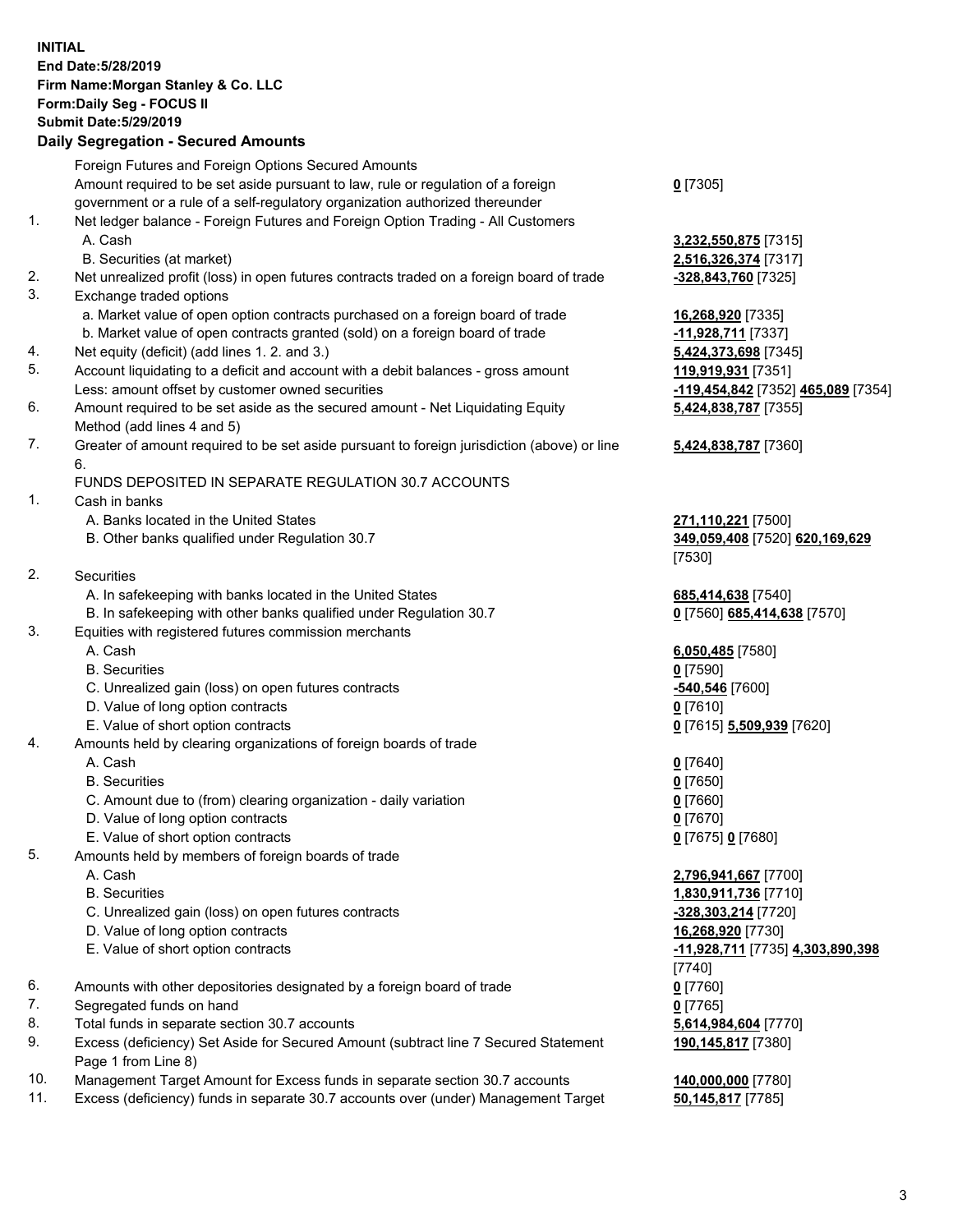**INITIAL End Date:5/28/2019 Firm Name:Morgan Stanley & Co. LLC Form:Daily Seg - FOCUS II Submit Date:5/29/2019 Daily Segregation - Segregation Statement** SEGREGATION REQUIREMENTS(Section 4d(2) of the CEAct) 1. Net ledger balance A. Cash **11,117,397,606** [7010] B. Securities (at market) **6,187,968,860** [7020] 2. Net unrealized profit (loss) in open futures contracts traded on a contract market **-215,100,313** [7030] 3. Exchange traded options A. Add market value of open option contracts purchased on a contract market **415,529,722** [7032] B. Deduct market value of open option contracts granted (sold) on a contract market **-260,537,154** [7033] 4. Net equity (deficit) (add lines 1, 2 and 3) **17,245,258,721** [7040] 5. Accounts liquidating to a deficit and accounts with debit balances - gross amount **287,506,248** [7045] Less: amount offset by customer securities **-286,454,389** [7047] **1,051,859** [7050] 6. Amount required to be segregated (add lines 4 and 5) **17,246,310,580** [7060] FUNDS IN SEGREGATED ACCOUNTS 7. Deposited in segregated funds bank accounts A. Cash **4,925,533,988** [7070] B. Securities representing investments of customers' funds (at market) **0** [7080] C. Securities held for particular customers or option customers in lieu of cash (at market) **475,637,169** [7090] 8. Margins on deposit with derivatives clearing organizations of contract markets A. Cash **6,424,919,694** [7100] B. Securities representing investments of customers' funds (at market) **0** [7110] C. Securities held for particular customers or option customers in lieu of cash (at market) **5,712,331,691** [7120] 9. Net settlement from (to) derivatives clearing organizations of contract markets **-166,568,027** [7130] 10. Exchange traded options A. Value of open long option contracts **415,529,722** [7132] B. Value of open short option contracts **-260,537,154** [7133] 11. Net equities with other FCMs A. Net liquidating equity **9,195,910** [7140] B. Securities representing investments of customers' funds (at market) **0** [7160] C. Securities held for particular customers or option customers in lieu of cash (at market) **0** [7170] 12. Segregated funds on hand **0** [7150] 13. Total amount in segregation (add lines 7 through 12) **17,536,042,993** [7180] 14. Excess (deficiency) funds in segregation (subtract line 6 from line 13) **289,732,413** [7190]

- 15. Management Target Amount for Excess funds in segregation **235,000,000** [7194]
- 16. Excess (deficiency) funds in segregation over (under) Management Target Amount Excess

**54,732,413** [7198]